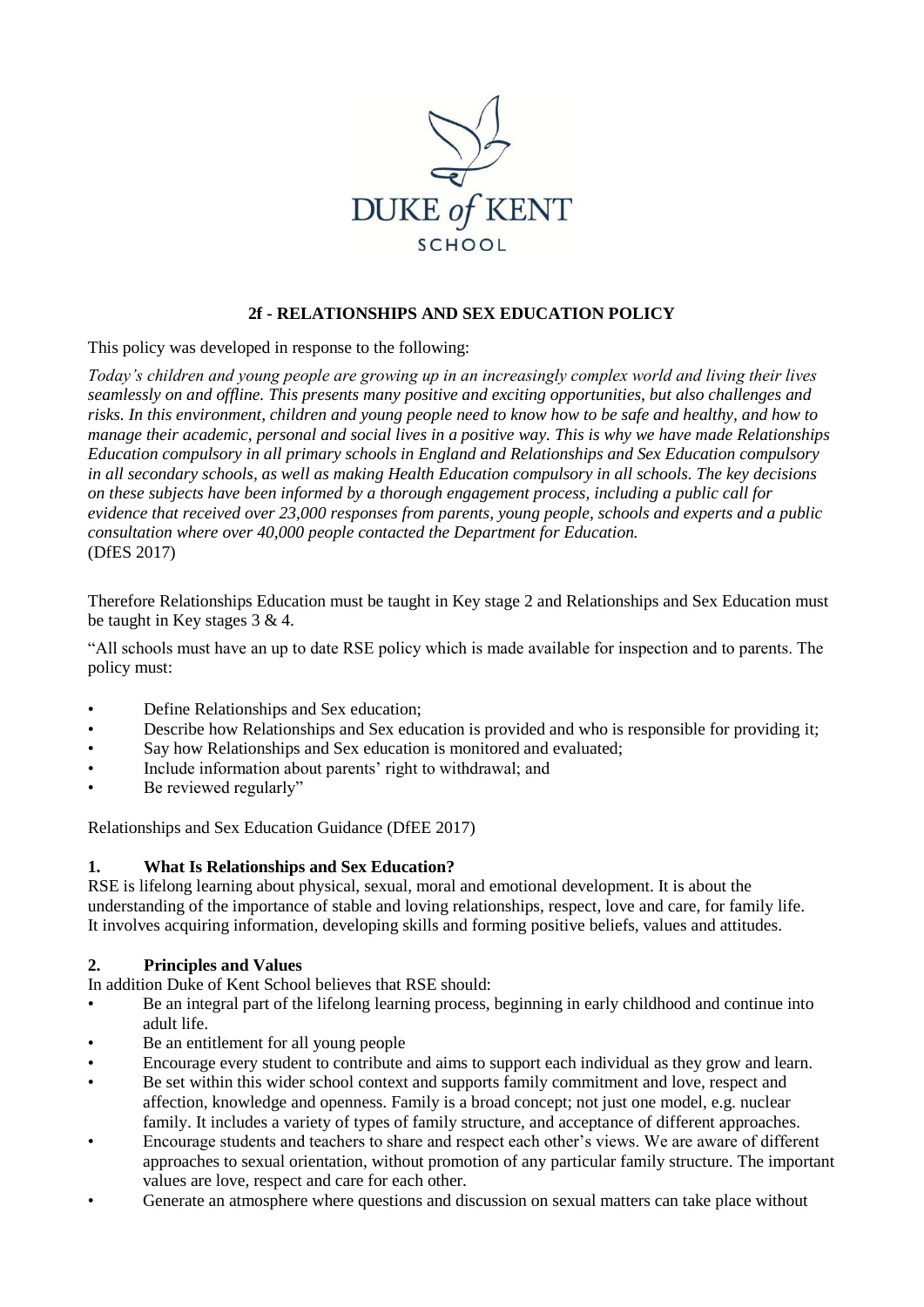any stigma or embarrassment.

- Recognise that parents are the key people in teaching their children about sex, relationships and growing up. We aim to work in partnership with parents and students, consulting them about the content of programmes.
- Recognise that the wider community has much to offer and we aim to work in partnership with health professionals, social workers, peer educators and other mentors or advisers.

Relationships and Sex Education in this school has three main elements:

#### **Attitudes and Values**

- learning the importance of values, individual conscience and moral choices;
- learning the value of family life, stable and loving relationships, and marriage;
- learning about the nurture of children;
- learning the value of respect, love and care;
- exploring, considering and understanding moral dilemmas;
- developing critical thinking as part of decision-making
- challenging myths, misconceptions and false assumptions about normal behaviour.

#### **Personal and Social Skills**

- learning to manage emotions and relationships confidently and sensitively;
- developing self-respect and empathy for others;
- learning to make choices with an absence of prejudice;
- developing an appreciation of the consequences of choices made:
- managing conflict:
- empower students with the skills to be able to avoid inappropriate pressures or advances (both as exploited or exploiter)

#### **Knowledge and Understanding**

- learning and understanding physical development at appropriate stages;
- understanding human sexuality, reproduction, sexual health, emotions and relationships; learning about contraception, STI's and the range of local and national sexual health advice, contraception and support services
- learning the reasons for delaying sexual activity, and the benefits to be gained from such delay;
- the avoidance of unplanned pregnancy

## **3. Aims**

The aim of RSE is to provide balanced factual information about human reproduction, together with consideration of the broader emotional, ethical, religious, and moral dimensions of sexual health. Our RSE programme aims to prepare students for an adult life in which they can:

- develop positive values and a moral framework that will guide their decisions, judgements and behaviour; have the confidence and self-esteem to value themselves and others and respect for individual conscience and the skills to judge what kind of relationship they want.
- understand the consequences of their actions and behave responsibly within sexual and pastoral relationships.
- avoid being exploited or exploiting others or being pressured into unwanted or unprotected sex.
- communicate effectively by developing appropriate terminology for Relationships and Sex issues.
- develop awareness of their sexuality and understand human sexuality; challenge sexism and prejudice, and promote equality and diversity
- understand the arguments for delaying sexual activity.
- understand the reasons for having protected sex.
- have sufficient information and skills to protect themselves and, where they have one, their partner from uninvited/unwanted conceptions and sexually transmitted infections including HIV.
- be aware of sources of help and acquire the skills and confidence to access confidential health advice, support and treatment if necessary
- know how the law applies to sexual relationships.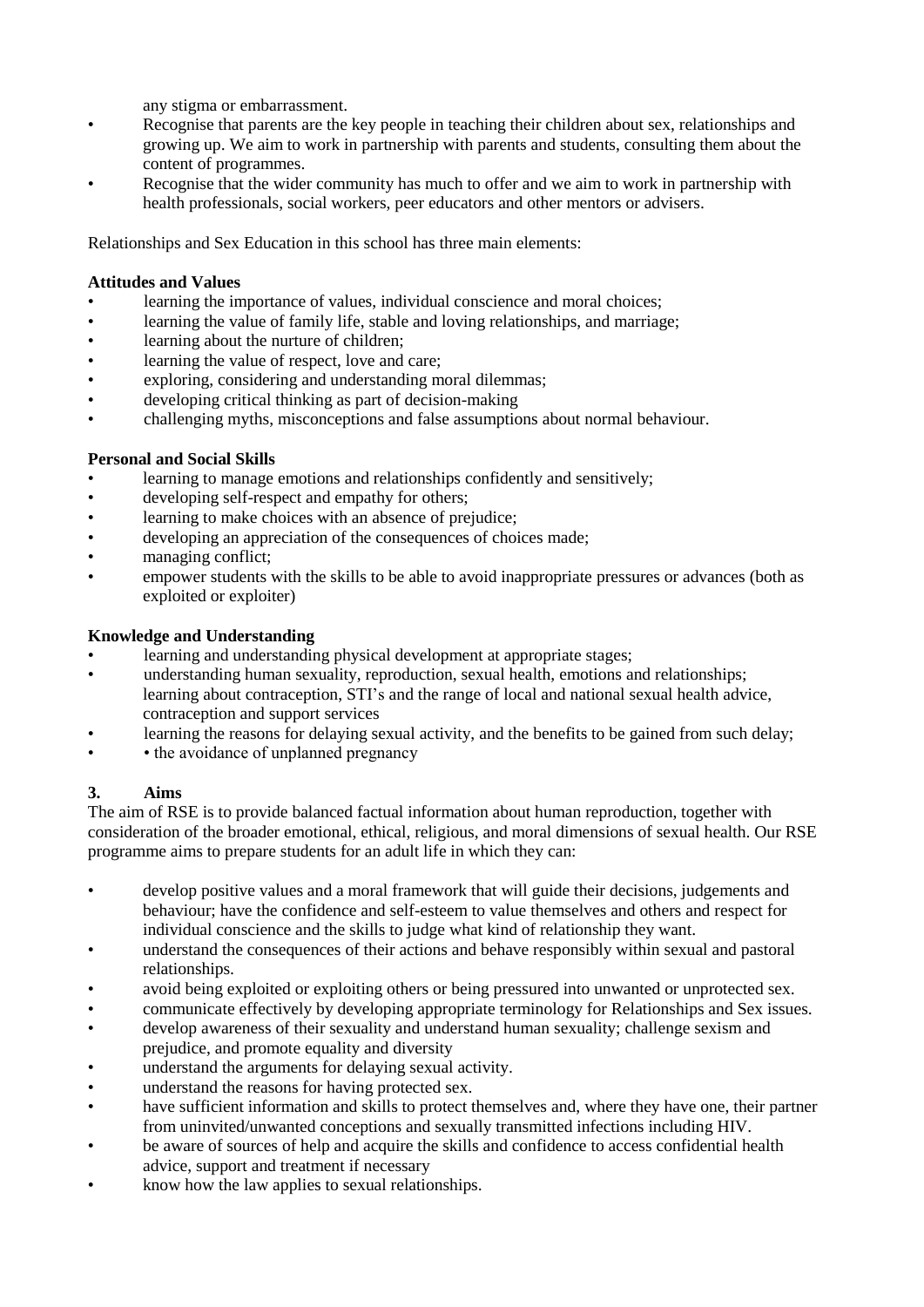## **4. Organisation and Content of Relationships and Sex Education**

Duke of Kent School specifically delivers Relationships and Sex Education through its PSHE Programme and Science lessons at KS1 -KS4.

Much of the Relationships and Sex Education at Duke of Kent School takes place within PSHE lessons. Form Tutors generally deliver the PSHE Curriculum with support from professionals, where appropriate, including the Head of PSHE (G Herbert) the school nurse (C Sarjant). Form tutors work closely with their tutees and we believe that they are usually the best people to work with the students on many of the RSE topics as they are aware of each student's individual circumstances. RSE lessons are set within the wider context of the PSHE curriculum and focus more on the emotional aspects of development and relationships, although the physical aspects of puberty and reproduction are also included. The Science National Curriculum is delivered by staff in the science department. These lessons are more concerned with the physical aspects of development and reproduction, although the importance of relationships is not forgotten.

The PSHE Programme and Science Curriculum are taught in every year group.

Any RSE lesson may consider questions or issues that some students will find sensitive. Before embarking on these lessons ground rules are established which prohibit inappropriate personal information being requested or disclosed by those taking part in the lesson. When students ask questions, we aim to answer them honestly, within the ground rules established at the start of the sessions. When it is felt that answering a specific question would involve information at a level inappropriate to the development of the rest of the students, the question may be dealt with individually at another time.

Teachers will endeavour to answer questions as honestly as possible but if faced with a question they do not feel comfortable answering within the classroom, provision would be made to meet the individual child's needs.

More expert or specialist teachers support tutors who are uncomfortable with teaching certain aspects of the curriculum. Support is offered from the PSHE co-ordinator (Graham Herbert) and the School Nurse (Chloe Sarjant) who collaborate to plan and deliver lessons where required.

## **5. Inclusion**

#### *Ethnic and Cultural Groups*

We intend our policy to be sensitive to the needs of different ethnic groups. For some young people it is not culturally appropriate for them to be taught particular items in mixed groups. We will respond to parental requests and concerns.

#### *Students with Special Needs*

We will ensure that all young people receive Relationships and Sex education, and we will offer provision appropriate to the particular needs of all our students, taking specialist advice where necessary.

#### *Sexual Identity and Sexual Orientation*

We aim to deal sensitively and honestly with issues of sexual orientation, answer appropriate questions and offer support. Young people, whatever their developing sexuality, need to feel that Relationships and Sex education is relevant to them.

## **6. Right of Withdrawal of Students from Relationships and Sex Education**

Duke of Kent School will work closely with parents when planning and delivering the RSE curriculum. We will endeavour to communicate clearly, including a meeting with a focus group of parents who represent all age groups from Year 3 to Year 11. This meeting will enable parents to gain a greater understanding of the RSE curriculum. This will include when and how RSE lessons are taught. This meeting will give the opportunity for parents to share their views and raise any concerns. The RSE policy and schemes of work will be published on the School website for all parents to read.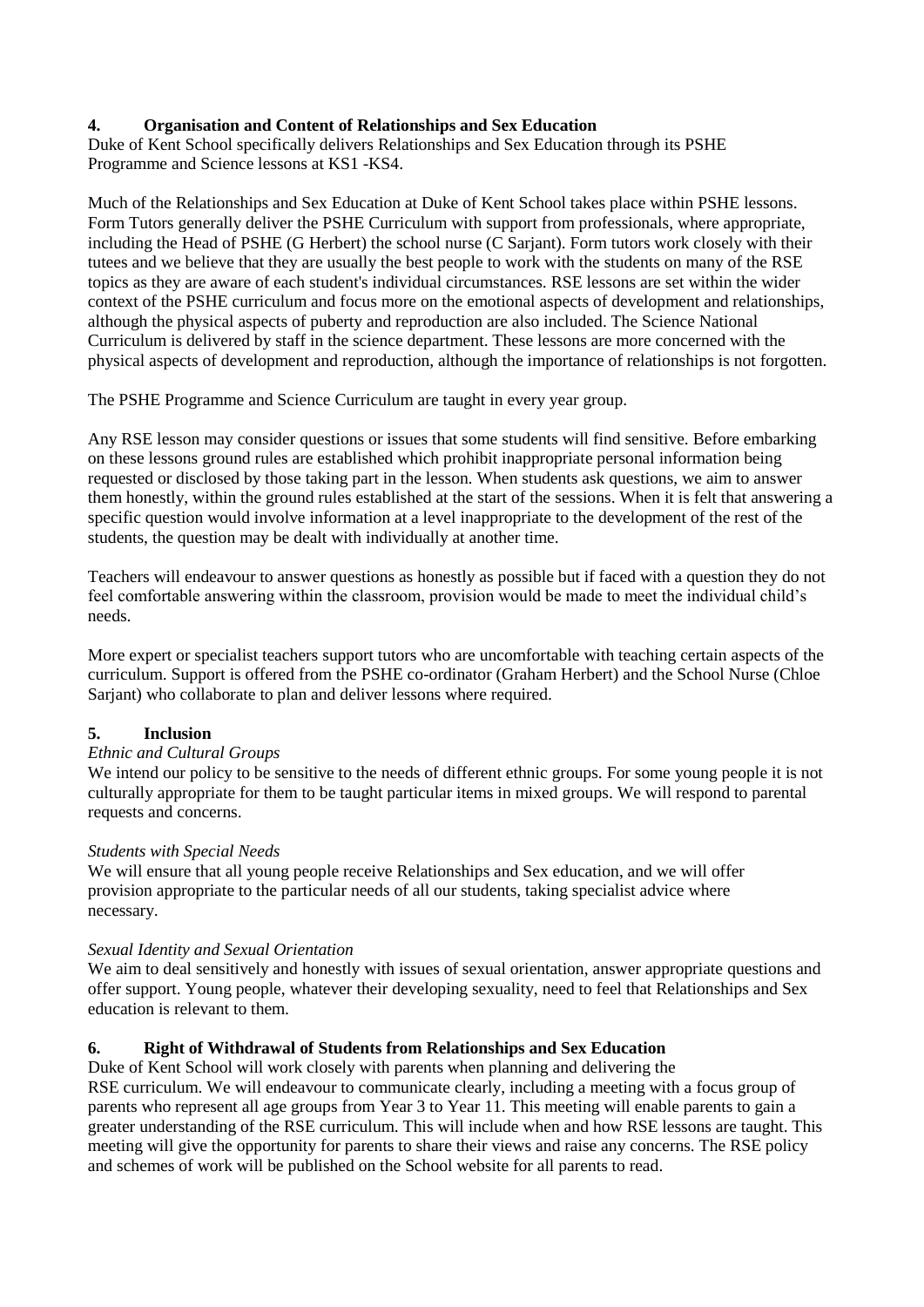Some parents prefer to take the responsibility for aspects of this element of education. However, under new guidance from the DFE, parents do not have the right to withdraw their children from Relationships Education in Years 3-11.

#### **Primary Education - The right to withdraw from September 2020:**

Parents will not be able to withdraw their children from any aspect of Relationships Education or Health Education (which includes learning about the changing adolescent body and puberty). Parents will be able to withdraw their children from any aspects of Sex Education other than those which are part of the science curriculum.

The Head Teacher must grant requests to withdraw a pupil from sex education, other

than where it is part of the science curriculum (although the guidance makes clear that good practice is 'likely to include the Head Teacher discussing with parents the benefits of receiving this important education and any detrimental effects that withdrawal might have on the child').

Where pupils are withdrawn from sex education, Duke of Kent School should document the process and will have to 'ensure that the pupil receives appropriate, purposeful education during the period of withdrawal.'

#### **Secondary Education - The right of withdrawal from September 2020**

Parents will not be able to withdraw their child from any aspect of Relationships Education or Health Education. Parents will be able to withdraw their child (following discussion with the school) from any or all aspects of Sex Education, other than those which are part of the science curriculum, up to and until three terms before the age of 16. After that point, the guidance states that 'if the child wishes to receive sex education rather than be withdrawn, Duke of Kent School should make arrangements to provide the child with sex education during one of those terms.'

Where pupils are withdrawn from sex education, Duke of Kent School will document the process and will have to 'ensure that the pupil receives appropriate, purposeful education during the period of withdrawal.'

Parents are encouraged to discuss their decisions with The Head Teacher and Head of PSHE at the earliest opportunity. Parents are welcome to review any RSE resources the school uses (please contact the PSHE coordinator Graham Herbert).

#### **7. Confidentiality, Controversial and Sensitive Issues**

Teachers cannot offer unconditional confidentiality. Staff receiving a disclosure have a responsibility to share information to safeguard the child safety and wellbeing.

In a case where a teacher learns from an under 16 year old that they are having or contemplating sexual intercourse:

- the young person will be persuaded, wherever possible, to talk to parent/carer and if necessary to seek medical advice.
- If a member of staff is made aware of this situation, they or the Head of Safeguarding will contact parents/careers to offer advice and discuss the situation.
- child protection issues will be considered, and referred if necessary to the teacher responsible for Child Protection under the school's procedures. Where a referral to an outside agency is made, parents will be informed unless this could result in harm or danger to the child.
- the young person will be properly counselled about contraception, including precise information about where young people can access contraception and advice services.

In any case where child protection procedures are followed, the teacher will ensure that the young person understands that if confidentiality has to be broken it will be.

## **8. Monitoring and Evaluation of Relationships and Sex Education**

It is the responsibility of the PSHE Co-ordinator to oversee and organise the monitoring and evaluation of PSHE, in the context of the overall school plans for monitoring the quality of teaching and learning. The PSHE programme will have an annual monitoring and evaluation exercise led by the PSHE Co-ordinator as outlined in the Departmental Handbook. This will involve termly meetings of the Head of PSHE with the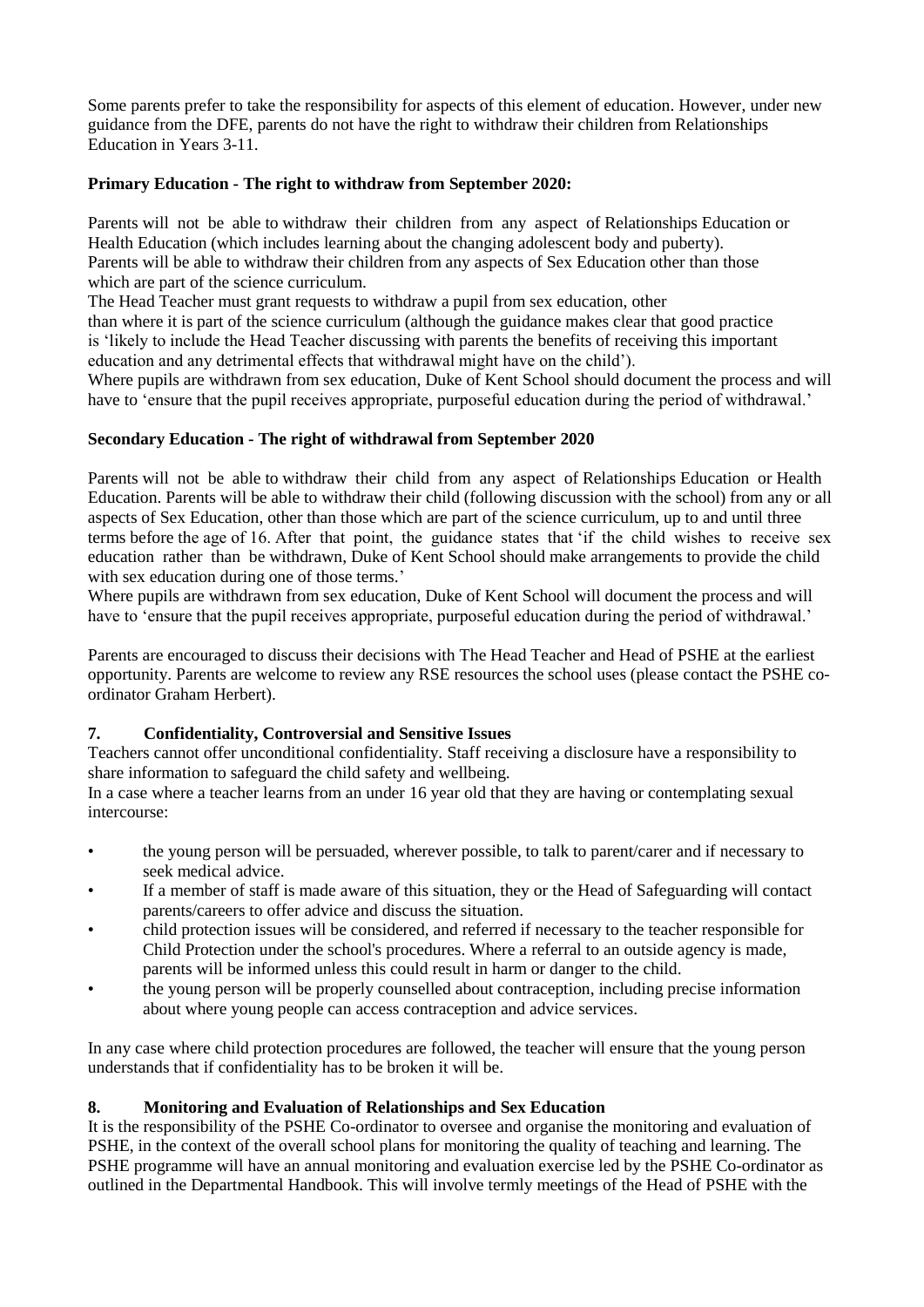Heads of Sections, Head of Safeguarding, The School Nurse and Form Staff to discuss the programme. On top of this pupils will complete termly review sheets so that their concerns can be met and the policy can continue to evolve to specific needs.

## **PSHE Lesson Overviews that includes Health, Relationships and Sex Education Prep School Years 3-6**

| <b>Autumn Term</b>                                                                                                                                 |                                                                          |                                                                       |  |
|----------------------------------------------------------------------------------------------------------------------------------------------------|--------------------------------------------------------------------------|-----------------------------------------------------------------------|--|
| Developing the overarching concepts of:                                                                                                            | Through the contexts of:                                                 |                                                                       |  |
| <b>Identity</b> (personal qualities, attitudes,<br>skills, attributes and achievements and                                                         | <b>Autumn 1:</b>                                                         | <b>Autumn 2:</b>                                                      |  |
| what influences these)                                                                                                                             | Core theme 1: Health and<br>wellbeing                                    | Core theme 1: Health and<br>wellbeing                                 |  |
| Relationships (including different types<br>and in different settings)                                                                             | <b>Pupils should be taught:</b>                                          | Pupils should be taught:                                              |  |
| <b>Risk</b> (identification, assessment and how to<br>manage risk rather than simply the                                                           | About managing change, including<br>puberty, transition and loss         | How to make informed choices<br>about health and wellbeing and to     |  |
| avoidance of risk for self and others) and                                                                                                         | What is meant by a healthy lifestyle                                     | recognise sources of help with this                                   |  |
| safety (including behaviour and strategies<br>to employ in different settings)                                                                     | How to maintain physical, mental<br>and emotional health and             | How to respond in an emergency<br>To identify different influences on |  |
| Diversity and equality (in all its forms)                                                                                                          | wellbeing                                                                | health and wellbeing                                                  |  |
| <b>Power</b> (how it is used and encountered in a<br>variety of contexts including persuasion,<br>bullying, negotiation and 'win-win'<br>outcomes) | How to manage risks to physical<br>and emotional health and<br>wellbeing | Ways of keeping physically and<br>emotionally safe                    |  |
|                                                                                                                                                    | Ways of keeping physically and<br>emotionally safe                       |                                                                       |  |
| A healthy (including physically, emotionally<br>and socially) balanced lifestyle (including                                                        | <b>Essential Skills</b>                                                  |                                                                       |  |
| within relationships, work-life, exercise and                                                                                                      |                                                                          |                                                                       |  |
| rest, spending and saving and diet)                                                                                                                | <b>Active listening</b>                                                  | <b>Active listening</b>                                               |  |
|                                                                                                                                                    | Affirming self and others                                                | Affirming self and others                                             |  |
|                                                                                                                                                    | Analysing and evaluating situations                                      | Communicating ideas and views                                         |  |
|                                                                                                                                                    | Communicating ideas and views to<br>others                               | Empathy                                                               |  |
|                                                                                                                                                    | Drawing conclusions                                                      | Resilience                                                            |  |
|                                                                                                                                                    | Empathy                                                                  | Self-reflection                                                       |  |
|                                                                                                                                                    | Giving constructive feedback to<br>others                                |                                                                       |  |
|                                                                                                                                                    | Looking at evidence                                                      |                                                                       |  |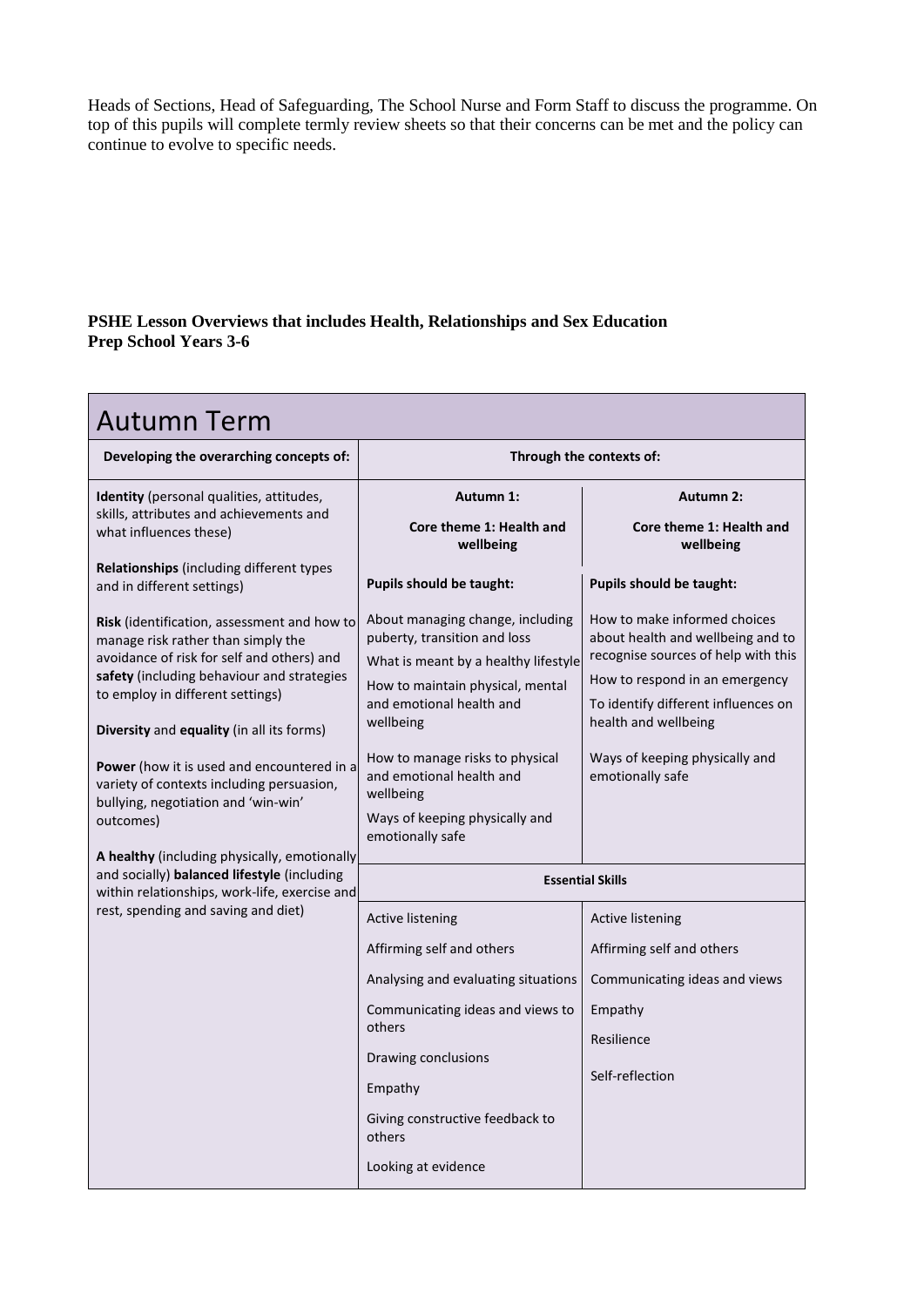| Making decisions and choices                   |  |
|------------------------------------------------|--|
| Managing pressure and stress                   |  |
| Managing risk and personal safety              |  |
| Recalling and applying knowledge<br>and skills |  |
| Recognising need for peer approval             |  |
| Recognising distorted thinking                 |  |
| Resilience                                     |  |
| Self-managing feelings                         |  |
| Self-reflection                                |  |
| Setting challenging goals for self             |  |
| Team working                                   |  |
|                                                |  |

| <b>Autumn Term</b>             |                                                                                                                                                                                                                                                                                                                                                                                                    |                                                                                                                                                                                                                                                                                                                                                                                                                                                                                                                                                                                                                                            |  |
|--------------------------------|----------------------------------------------------------------------------------------------------------------------------------------------------------------------------------------------------------------------------------------------------------------------------------------------------------------------------------------------------------------------------------------------------|--------------------------------------------------------------------------------------------------------------------------------------------------------------------------------------------------------------------------------------------------------------------------------------------------------------------------------------------------------------------------------------------------------------------------------------------------------------------------------------------------------------------------------------------------------------------------------------------------------------------------------------------|--|
|                                | Lower key stage 2                                                                                                                                                                                                                                                                                                                                                                                  | Upper key stage 2                                                                                                                                                                                                                                                                                                                                                                                                                                                                                                                                                                                                                          |  |
|                                | Year 3 and 4                                                                                                                                                                                                                                                                                                                                                                                       | Year 5 and 6                                                                                                                                                                                                                                                                                                                                                                                                                                                                                                                                                                                                                               |  |
|                                | Minimum 10 sessions to include:                                                                                                                                                                                                                                                                                                                                                                    | <b>Minimum 10 sessions to include:</b>                                                                                                                                                                                                                                                                                                                                                                                                                                                                                                                                                                                                     |  |
| Core theme 1:                  | <b>Healthy lifestyles:</b>                                                                                                                                                                                                                                                                                                                                                                         | <b>Healthy lifestyles:</b>                                                                                                                                                                                                                                                                                                                                                                                                                                                                                                                                                                                                                 |  |
| <b>Health and</b><br>Wellbeing | Making informed choices; balanced diet; hygiene<br>Growing and changing: aspirations and goals;<br>recognising and managing feelings; change, loss<br>and grief<br>Keeping safe: Risk, danger and hazard; pressures<br>on behaviour; rules for safety and how to get<br>help; keeping physically and emotionally safe on<br>and offline; responsibilities for keeping ourselves<br>and others safe | What influences our choices about health and<br>wellbeing<br><b>Growing and changing: aspirations, goals and</b><br>feeling valued; intensity of our and others'<br>feelings; conflicting emotions; change:<br>bereavement, loss, grief and transitions; feelings<br>and changes associated with puberty, including<br>body image; human reproduction and conception<br>(year 6)<br>Keeping safe: keeping physically and emotionally<br>safe on- and offline; risk assessment and<br>management; independence and responsibility;<br>pressure on behaviour: peer and media;<br>managing emergencies; habits: alcohol, tobacco<br>and drugs |  |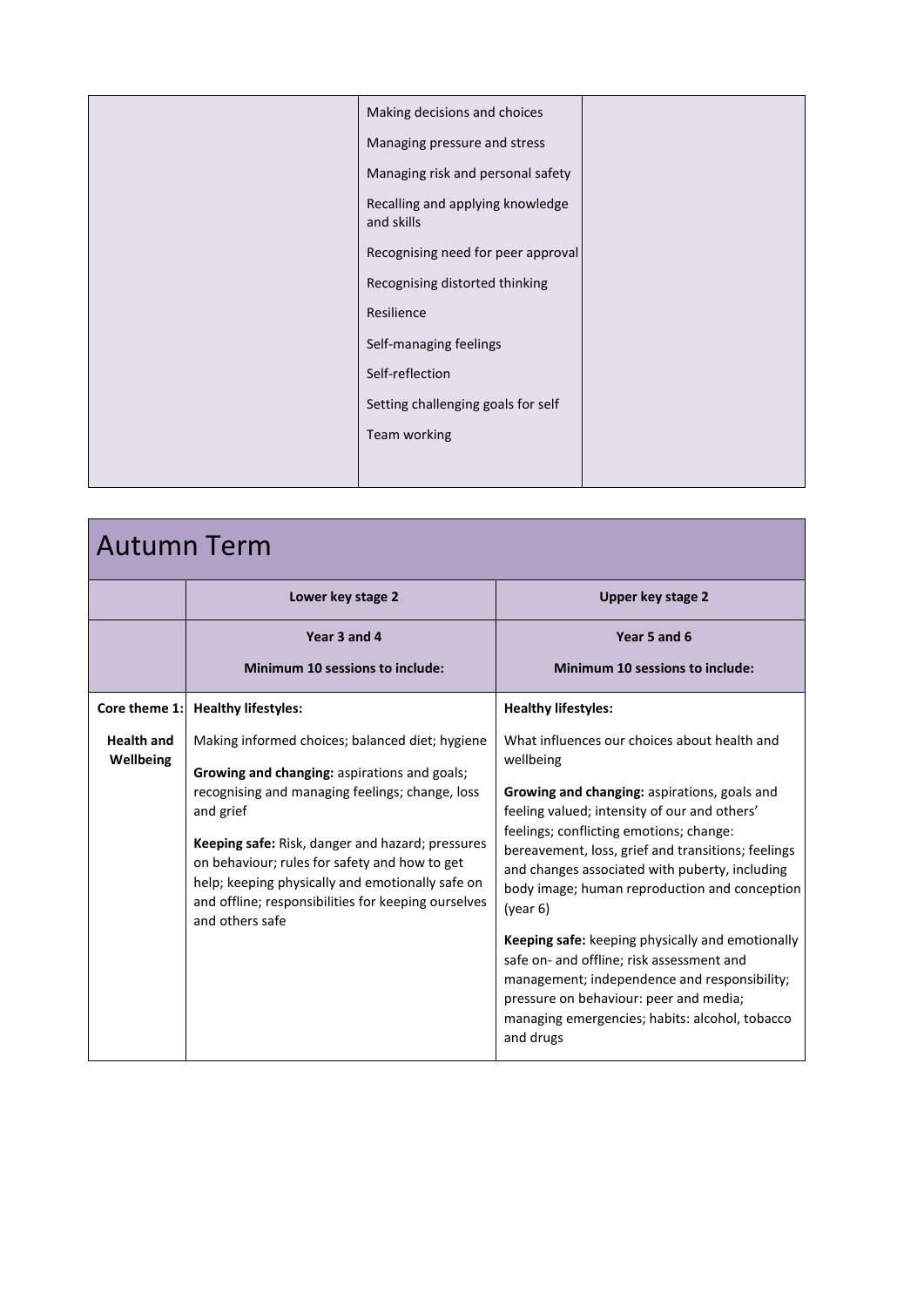| <b>Spring Term</b>                                                                                                                          |                                                                    |                                                                       |  |
|---------------------------------------------------------------------------------------------------------------------------------------------|--------------------------------------------------------------------|-----------------------------------------------------------------------|--|
| Developing the overarching concepts of:                                                                                                     | Through the contexts of:                                           |                                                                       |  |
|                                                                                                                                             | Spring 1                                                           | <b>Spring 2</b>                                                       |  |
| Identity (their personal qualities,<br>attitudes, skills, attributes and                                                                    | Core theme 2: Relationships                                        | Core theme 2: Relationships                                           |  |
| achievements and what influences                                                                                                            |                                                                    |                                                                       |  |
| these)                                                                                                                                      | Pupils should be taught:                                           | Pupils should be taught:                                              |  |
| Relationships (including different types<br>and in different settings)                                                                      | How to develop and maintain a<br>variety of healthy relationships, | How to recognise and manage<br>emotions within a range of             |  |
| Risk (identification, assessment and how<br>to manage risk rather than simply the                                                           | within a range of social/cultural<br>contexts                      | relationships                                                         |  |
| avoidance of risk for self and others) and<br>safety (including behaviour and<br>strategies to employ in different settings)                | How to recognise and manage<br>emotions within a range of          | How to respond to risky or negative<br>relationships and ask for help |  |
| Diversity and equality (in all its forms)                                                                                                   | relationships<br>How to recognise risky or negative                | How to respect equality and diversity<br>in relationships.            |  |
| Power (how it is used and encountered<br>in a variety of contexts including<br>persuasion, bullying, negotiation and<br>'win-win' outcomes) | relationships including all forms of<br>bullying and abuse         |                                                                       |  |
|                                                                                                                                             | <b>Essential Skills</b>                                            |                                                                       |  |
|                                                                                                                                             |                                                                    |                                                                       |  |
| A healthy (including physically,                                                                                                            | <b>Active listening</b>                                            | <b>Active listening</b>                                               |  |
| emotionally and socially) balanced                                                                                                          | Awareness of own needs                                             | Affirming self and others                                             |  |
| lifestyle (including within relationships,<br>work-life, exercise and rest, spending                                                        | Drawing conclusions                                                | Analysing and evaluating situation                                    |  |
| and saving and diet)                                                                                                                        | Empathy                                                            | Communicating ideas to others                                         |  |
|                                                                                                                                             | Making decisions and choices                                       | Communicating ideas and views to                                      |  |
|                                                                                                                                             | Managing risk and personal safety                                  | others                                                                |  |
|                                                                                                                                             | Perception of how peers show                                       | Empathy                                                               |  |
|                                                                                                                                             | feeling                                                            | Giving constructive feedback                                          |  |
|                                                                                                                                             | Recognising safe sources of                                        | Recognising distorted thinking                                        |  |
|                                                                                                                                             | support<br>Resilience<br>Resolving conflict                        | Self-management<br>Self-reflection                                    |  |
|                                                                                                                                             | Self-management                                                    |                                                                       |  |
|                                                                                                                                             | Self-reflection                                                    |                                                                       |  |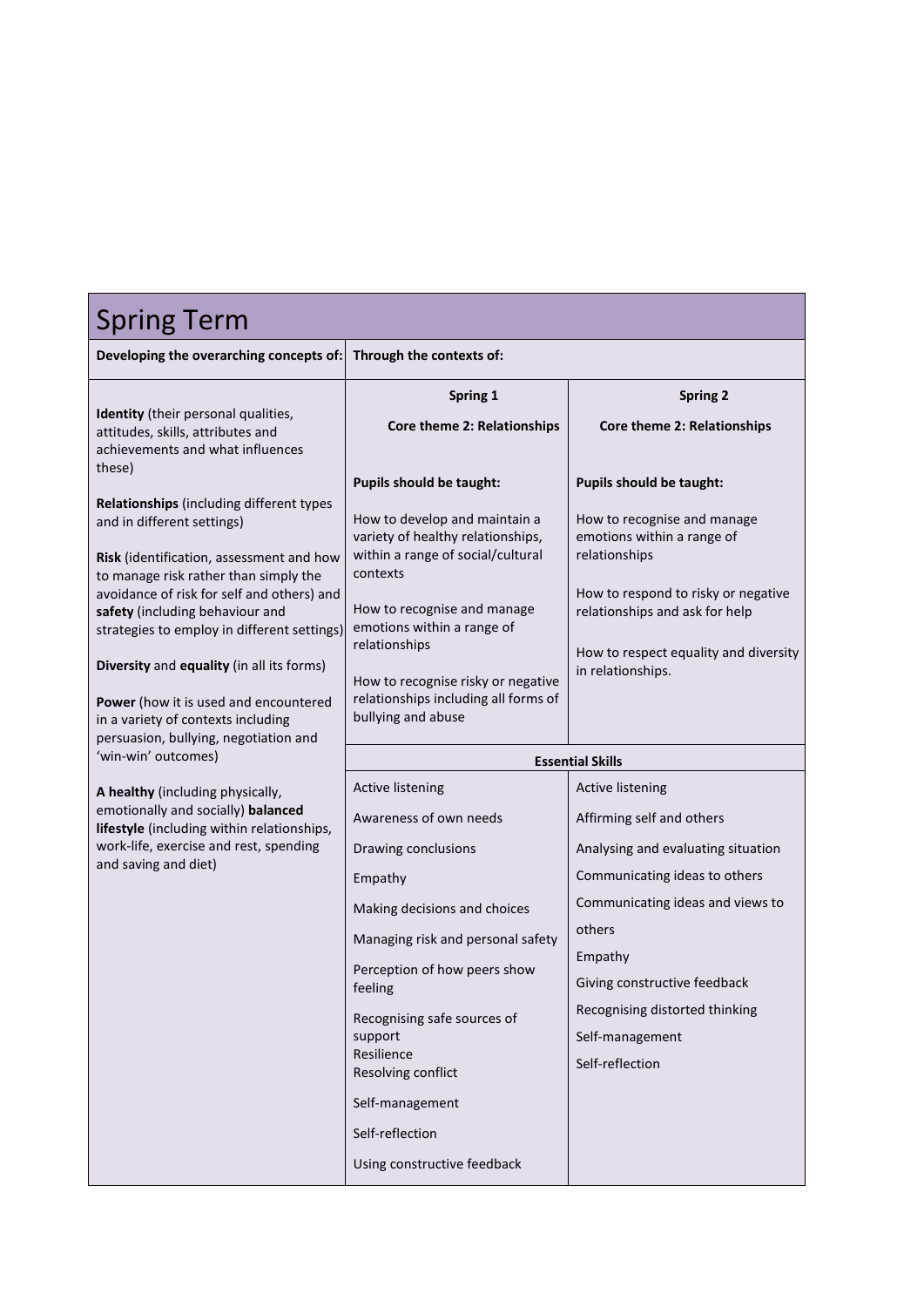| <b>Spring Term</b>             |                                                                                                                                                                                                                                                                                                                                                                                                                                                                                                                                                          |                                                                                                                                                                                                                                                                                                                                                                                                                                                                                                                                                                                   |  |
|--------------------------------|----------------------------------------------------------------------------------------------------------------------------------------------------------------------------------------------------------------------------------------------------------------------------------------------------------------------------------------------------------------------------------------------------------------------------------------------------------------------------------------------------------------------------------------------------------|-----------------------------------------------------------------------------------------------------------------------------------------------------------------------------------------------------------------------------------------------------------------------------------------------------------------------------------------------------------------------------------------------------------------------------------------------------------------------------------------------------------------------------------------------------------------------------------|--|
|                                | Lower key stage 2                                                                                                                                                                                                                                                                                                                                                                                                                                                                                                                                        | Upper key stage 2                                                                                                                                                                                                                                                                                                                                                                                                                                                                                                                                                                 |  |
|                                | Year 3 and 4                                                                                                                                                                                                                                                                                                                                                                                                                                                                                                                                             | Year 5 and 6                                                                                                                                                                                                                                                                                                                                                                                                                                                                                                                                                                      |  |
|                                | Minimum 10 session to include:                                                                                                                                                                                                                                                                                                                                                                                                                                                                                                                           | Minimum 10 session to include:                                                                                                                                                                                                                                                                                                                                                                                                                                                                                                                                                    |  |
| Core theme 2:<br>Relationships | Feelings and emotions: Recognising and<br>managing different feelings; keeping something<br>confidential or secret; recognising and managing<br>dares<br>Healthy relationships: recognising aspects of a<br>healthy relationship; physical boundaries within<br>different relationships; working together;<br>behaviour; resolving conflict<br>Valuing difference: Recognising stereotypes;<br>different types of relationships; respecting<br>similarities and differences; bullying and<br>discrimination;<br>respecting others' feelings and opinions | Feeling and emotions: recognising and<br>responding to others' feelings; keeping a<br>confidence or a secret; recognising and managing<br>dares<br>Healthy relationships: understanding what<br>constitutes a healthy relationship; how actions<br>and behaviour can affect relationships;<br>boundaries within relationships; working<br>together; conflict negotiation<br>Valuing difference: Challenging stereotypes;<br>different types of relationships; maintaining<br>relationships; respecting similarities and<br>differences;<br>bullying, discrimination and prejudice |  |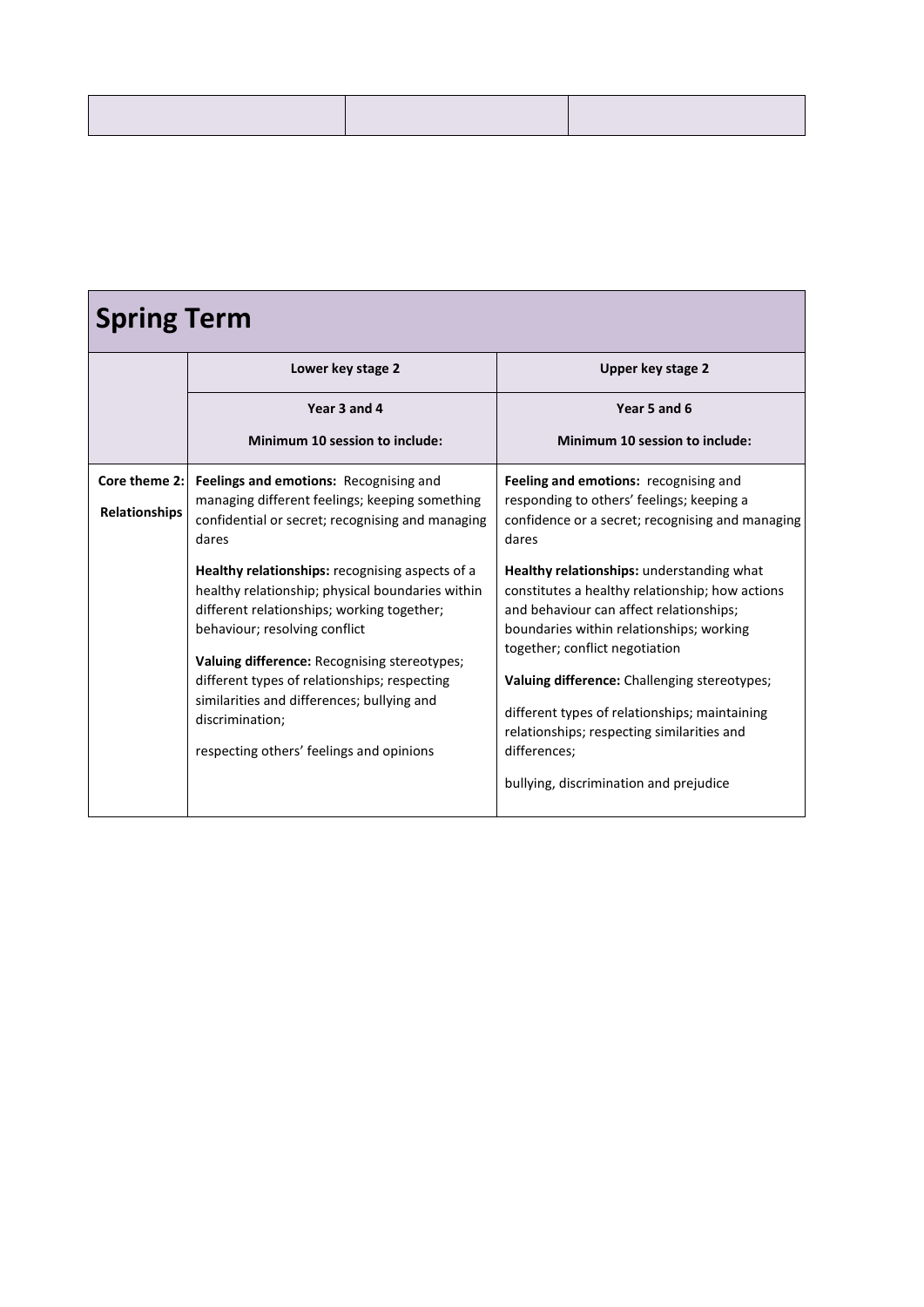| <b>Summer Term</b>                                                                                                                                                                                                                                                                                                                                                                                                      |                                                                                                                                                                                                                                                                                                                                                                                                                                               |                                                                                                                                                                                                                                                                                                                  |  |
|-------------------------------------------------------------------------------------------------------------------------------------------------------------------------------------------------------------------------------------------------------------------------------------------------------------------------------------------------------------------------------------------------------------------------|-----------------------------------------------------------------------------------------------------------------------------------------------------------------------------------------------------------------------------------------------------------------------------------------------------------------------------------------------------------------------------------------------------------------------------------------------|------------------------------------------------------------------------------------------------------------------------------------------------------------------------------------------------------------------------------------------------------------------------------------------------------------------|--|
| Developing the overarching concepts of:                                                                                                                                                                                                                                                                                                                                                                                 | Through the contexts of:                                                                                                                                                                                                                                                                                                                                                                                                                      |                                                                                                                                                                                                                                                                                                                  |  |
| Diversity and equality (in all its forms)                                                                                                                                                                                                                                                                                                                                                                               | Summer 1<br>Living in the Wider World                                                                                                                                                                                                                                                                                                                                                                                                         | Summer 2<br>Living in the Wider World                                                                                                                                                                                                                                                                            |  |
| Rights (including the notion of universal<br>human rights), responsibilities (including<br>fairness and justice) and consent (in<br>different contexts)<br><b>Career</b> (including enterprise, employability<br>and economic understanding)<br>*It is important to read this section along<br>with any guidance produced by citizenship<br>education organisations such as the<br>Association for Citizenship Teaching | Pupils should be taught:<br>About respect for self and others<br>The importance of responsible<br>behaviours and actions<br>About rights and responsibilities as<br>members of families, other groups<br>and ultimately as citizens<br>About different groups and<br>communities<br>To respect equality and to be a<br>productive member of a diverse<br>community                                                                            | Pupils should be taught:<br>About the importance of<br>respecting and protecting the<br>environment<br>About where money comes from,<br>keeping it safe, and the<br>importance of managing it<br>effectively<br>How money plays an important<br>part in people's lives<br>A basic understanding of<br>enterprise |  |
|                                                                                                                                                                                                                                                                                                                                                                                                                         | <b>Essential Skills</b>                                                                                                                                                                                                                                                                                                                                                                                                                       |                                                                                                                                                                                                                                                                                                                  |  |
|                                                                                                                                                                                                                                                                                                                                                                                                                         | Affirming self and others<br>Analysing and evaluating situations<br>Communicating ideas and views<br>Drawing conclusions<br>Empathy<br>Formulating questions<br>Gathering and using data (assessing validity and reliability)<br>Giving constructive feedback to others<br>Looking at evidence<br>Making decisions and choices<br>Managing risk and personal safety<br>Negotiation<br>Planning<br>Recalling and applying knowledge and skills |                                                                                                                                                                                                                                                                                                                  |  |
|                                                                                                                                                                                                                                                                                                                                                                                                                         | Recognising distorted thinking<br>Resilience<br>Resolving conflicts<br>Self-reflection<br>Setting challenging goals<br>Team-working                                                                                                                                                                                                                                                                                                           |                                                                                                                                                                                                                                                                                                                  |  |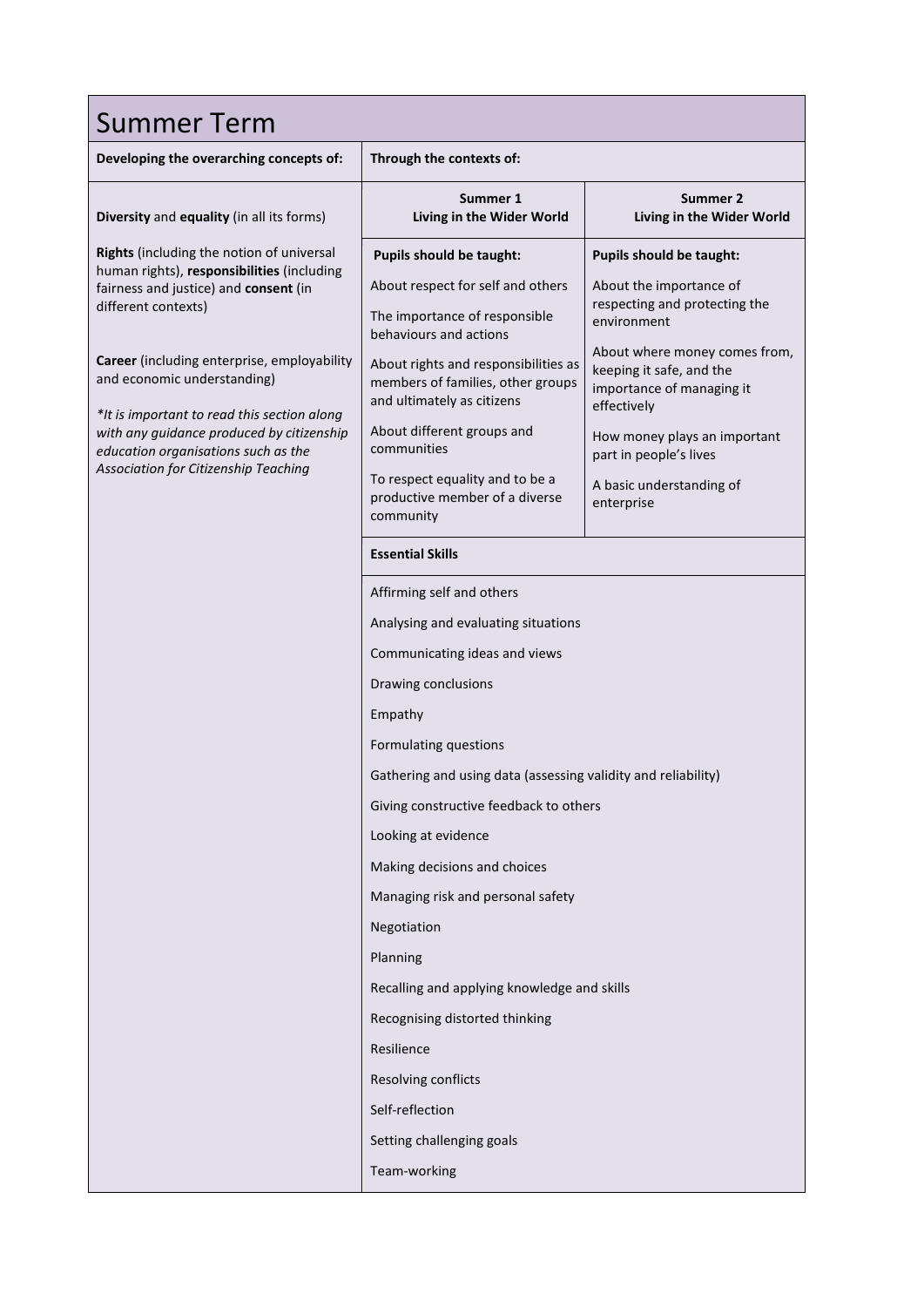| <b>Summer Term</b>      |                                                                                                             |                                                                                                     |  |
|-------------------------|-------------------------------------------------------------------------------------------------------------|-----------------------------------------------------------------------------------------------------|--|
|                         | Lower key stage 2                                                                                           | Upper key stage 2                                                                                   |  |
|                         | Year 3 and 4                                                                                                | Year 5 and 6                                                                                        |  |
|                         | Minimum 10 sessions to include:                                                                             | Minimum 10 sessions to include:                                                                     |  |
|                         |                                                                                                             |                                                                                                     |  |
| <b>Core theme</b><br>3: | Rights and responsibilities: issues concerning                                                              | Rights and responsibilities: topical issues                                                         |  |
|                         | health and wellbeing; the purpose of rules and<br>laws; human rights; different cultures, customs           | concerning health and wellbeing; rules and laws;<br>the precedence of human rights over other laws, |  |
| Living in the           | and traditions of people living in the UK; anti-                                                            | practices and traditions; consequences of anti-                                                     |  |
| <b>Wider World</b>      | social behaviours and their consequences;                                                                   | social behaviours; rights, responsibilities and                                                     |  |
|                         | difference between rights and responsibilities;                                                             | duties; resolving difference, making decisions and                                                  |  |
|                         | resolving differences; critiquing media information                                                         | choices; the range of religious and ethnic<br>identities in the UK; how the media present           |  |
|                         | Taking care of the environment: taking care of                                                              | information                                                                                         |  |
|                         | the environment; our responsibilities towards our                                                           |                                                                                                     |  |
|                         | environment; being part of a community; different<br>groups that support our communities and                | Taking care of the environment: responsibilities<br>towards and how people contribute to            |  |
|                         | environment; the lives of other people around the                                                           | communities and the environment; the lives of                                                       |  |
|                         | world; how resources are allocated to                                                                       | people living in other places; how the earth's                                                      |  |
|                         | communities                                                                                                 | resources are allocated; resolving differences                                                      |  |
|                         | <b>Money matters:</b> the role that money plays in their<br>lives; borrowing, debt and interest; enterprise | Money matters: finance; earning money and<br>deductions; enterprise                                 |  |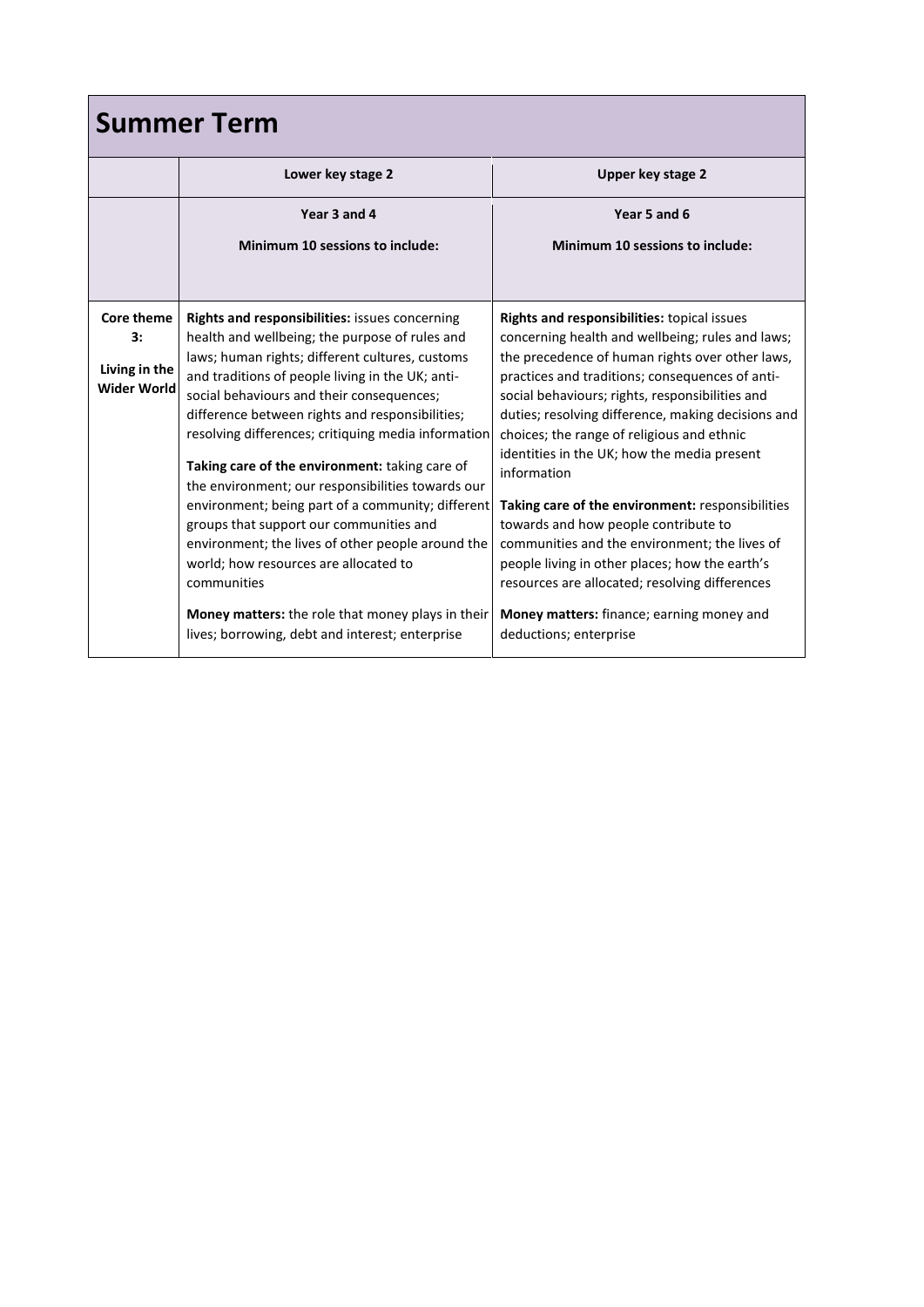## **Duke of Kent School PSHE Lesson Overview KS3 and KS4**

# **Year 7**

| <b>Health and Wellbeing</b>                                     | Living in the Wider World                                  | <b>Relationships (RSE)</b>                               |
|-----------------------------------------------------------------|------------------------------------------------------------|----------------------------------------------------------|
| What do we mean by a healthy<br>lifestyle? Health introduction. | Being an aspirational student                              | Keeping good friendships<br>and avoiding toxic ones.     |
|                                                                 | The importance of self esteem                              |                                                          |
| How can I keep healthy? Food<br>groups,<br>diet and nutrition.  | How can we budget our money?                               | Family relationships - the<br>different types and why we |
|                                                                 |                                                            | don't always get along.                                  |
| Eating responsibly - Food labels and                            | How can I create a personal                                |                                                          |
| health hazards.                                                 | budgeting plan? (2x hours)                                 | Love and relationships -<br>falling in love and dealing  |
| Healthy Living - exercise and keeping<br>active.                | What are savings, loans and<br>interest?                   | with new feelings.                                       |
|                                                                 |                                                            | Bullying or banter? Why do                               |
| Not eating healthily - what are the<br>consequences?            | What are the different types of<br>financial transactions? | people bully others and how<br>can we help stop this?    |
| What's the big deal about energy<br>drinks?                     | What are the different types of<br>financial products?     | What is cyberbullying? Why<br>do people bully online?    |
| The dangers of cigarettes and alcohol<br>(2x hours)             | How can we shop ethically?                                 | How do we keep safe and<br>positive relationships (on    |
|                                                                 | What are wants and needs and                               | and off-line)?                                           |
| Puberty - what happens, when and                                | why do we need to know the                                 |                                                          |
| why.                                                            | difference?                                                | What is my personal identity<br>and why is diversity     |
| Periods - what happens, when and                                | How can we enjoy social media                              | important?                                               |
| why.                                                            | but keep our accounts safe and                             |                                                          |
| $FGM$ – what is this and why is it so                           | private?                                                   | Extremism - why does<br>radicalisation happen and        |
| dangerous?                                                      | What is stereotyping and                                   | how does it challenge our                                |
|                                                                 | prejudice? Racism focus.                                   | values?                                                  |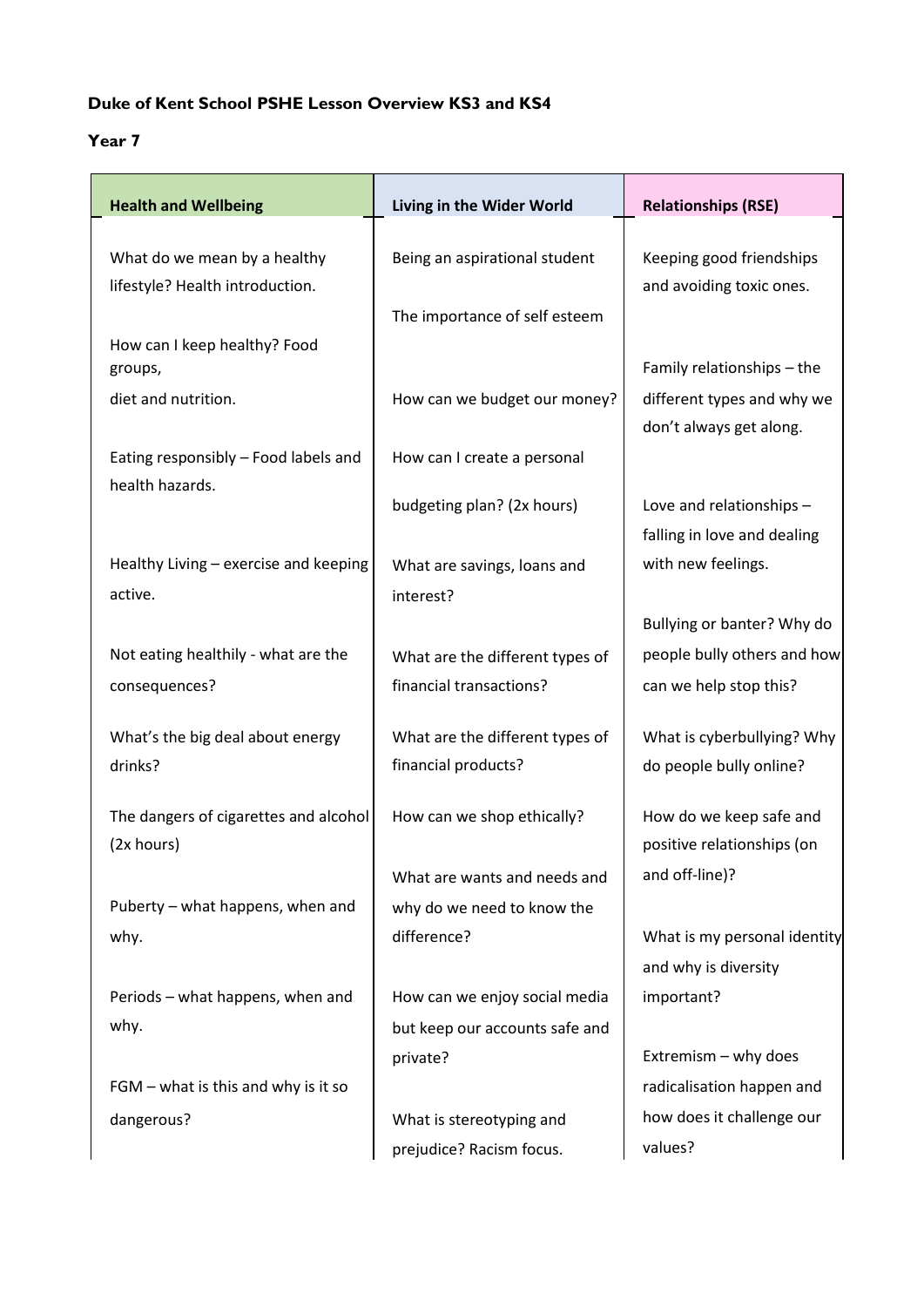| Introduction to mental health issues |                                  |  |
|--------------------------------------|----------------------------------|--|
| depression focus.                    | How can we be resilient and face |  |
|                                      | challenges?                      |  |
| What are drugs? Why are they         |                                  |  |
| dangerous? (class A, B and C)        |                                  |  |
| How can we manage our anger?         |                                  |  |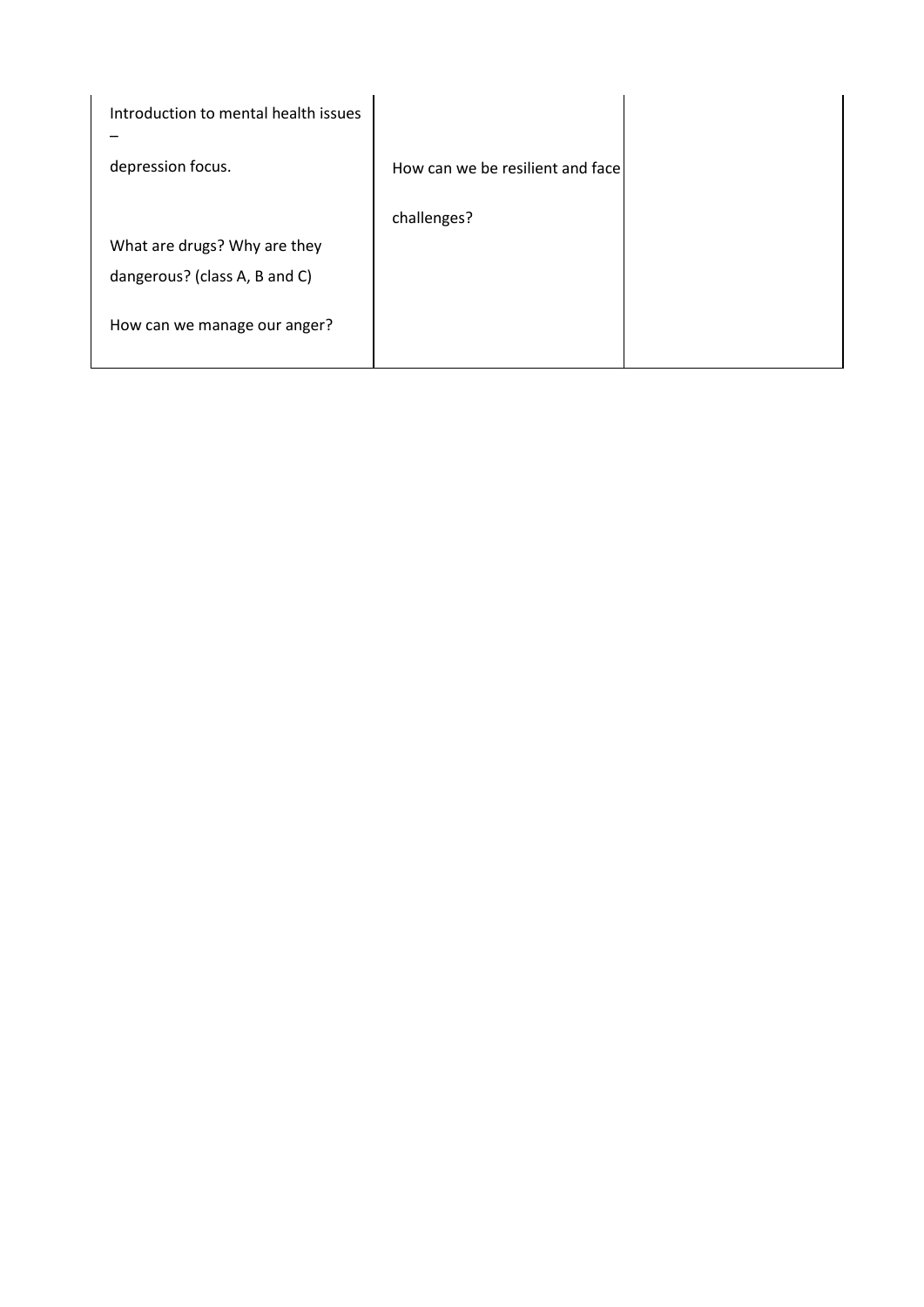## **Year 8**

| <b>Health and Wellbeing</b>     | Living in the Wider World                | <b>Relationships (RSE)</b>                |
|---------------------------------|------------------------------------------|-------------------------------------------|
|                                 |                                          |                                           |
| Personal development and        | Internet Safety - what is online         |                                           |
| target setting - how can I      | grooming and why must we be<br><b>SO</b> |                                           |
| improve my skills and           | careful?                                 |                                           |
| behaviour?                      |                                          | Body image and the media                  |
|                                 | How can we care for our                  | 2 - focus on girls                        |
| How can self-confidence         | environment and why is it                |                                           |
| boost our achievement?          | changing? (2 hours)                      | What is consent and why is it important   |
|                                 |                                          | we know about it?                         |
| How can I manage my             | Careers + development focus              |                                           |
| behaviour to achieve targets    | - how can we develop our                 | What is sexting and why is it so risky to |
| and goals?                      | communication skills?                    | send personal images?                     |
| Why do teenage parents have     | Careers + development focus -            | What is pornography and why can it be     |
| it so tough? How we can         |                                          |                                           |
| avoid                           | how can we develop our                   | dangerous?                                |
| teenage pregnancy.              | teamwork skills?                         |                                           |
|                                 |                                          | How can we prevent radicalisation and     |
| Stereotyping, discrimination    | How can we become                        | recognise the signs of extremism?         |
| and prejudice. Disability focus | entrepreneurs?                           |                                           |
|                                 |                                          | Who are the extremist groups and why      |
| How can we look after           | LGBT+ focus: Homophobia                  | are they so dangerous?                    |
| ourselves and others in an      |                                          |                                           |
| emergency? Personal safety      |                                          | Where does extremism come from?           |
| and first aid.                  | Finance – what is income and             |                                           |
|                                 | expenditure?                             | How do religious extremists attract       |
| What is vaping and is this as   |                                          | converts?                                 |
| bad as smoking?                 | Finance - budgeting and saving           |                                           |
|                                 | personal finances                        | Islamophobia - do Muslims really want     |
| What is mindfulness? How        |                                          | Sharia Law in Britain?                    |
| can                             | Careers + Finance - What are             |                                           |
| this aid positive mental        | national insurance and income            | Stereotyping, discrimination and          |
| health?                         | tax? Reading payslips                    | prejudice. Religion focus.                |
|                                 |                                          |                                           |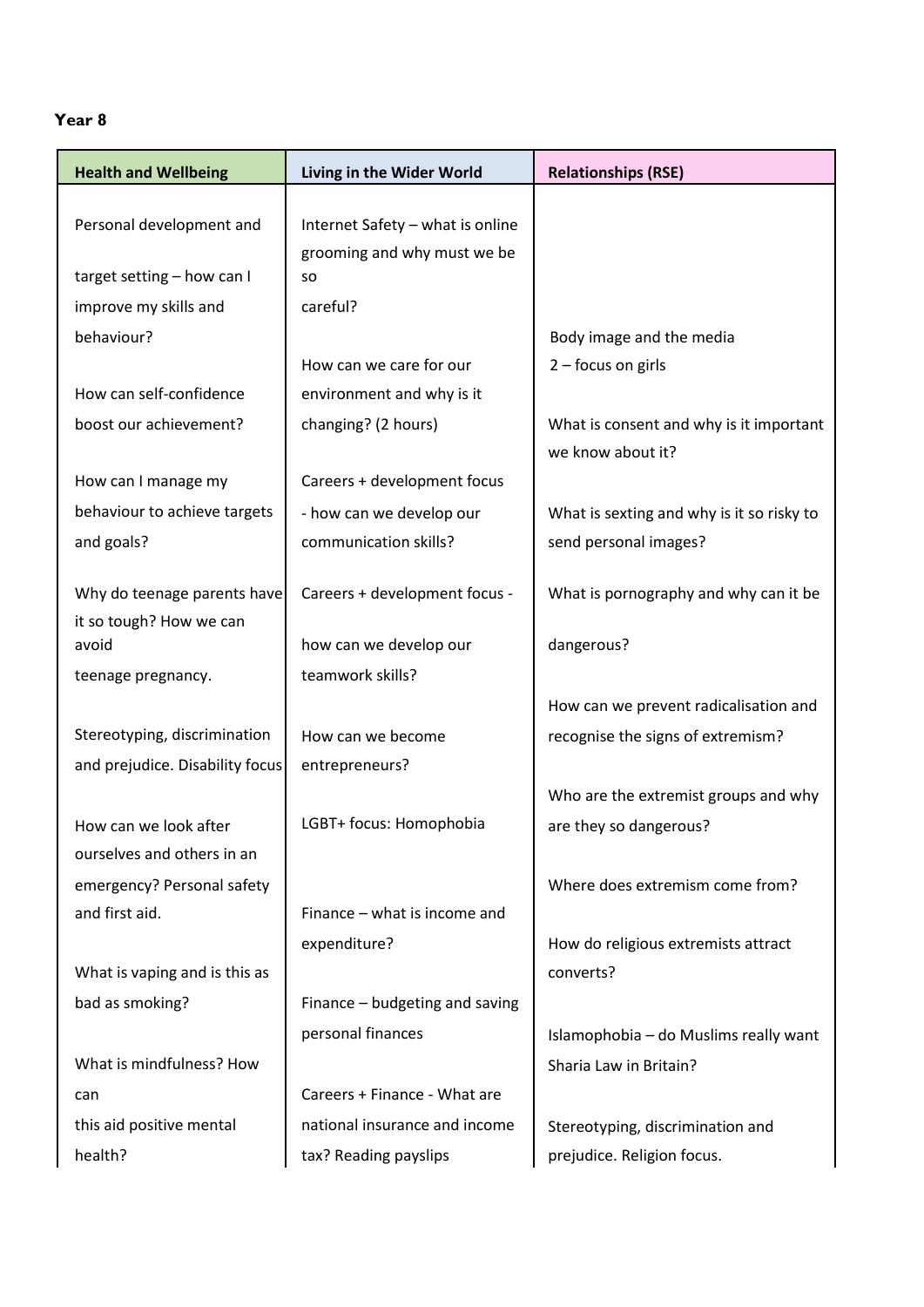| Emotional literacy – why is<br>self-awareness in our actions<br>towards others so important? | Why do we pay tax and how is<br>this spent?                        | How can British Values teach us<br>tolerance<br>and respect for others?    |
|----------------------------------------------------------------------------------------------|--------------------------------------------------------------------|----------------------------------------------------------------------------|
| (2 hours)                                                                                    | Stereotyping, discrimination and<br>prejudice. Teens and the media | Domestic conflict – why do people run<br>away from home and why is this so |
| <b>Cancer Awareness</b>                                                                      | focus.                                                             | dangerous?<br>Body image and the media with a<br>focus on boys.            |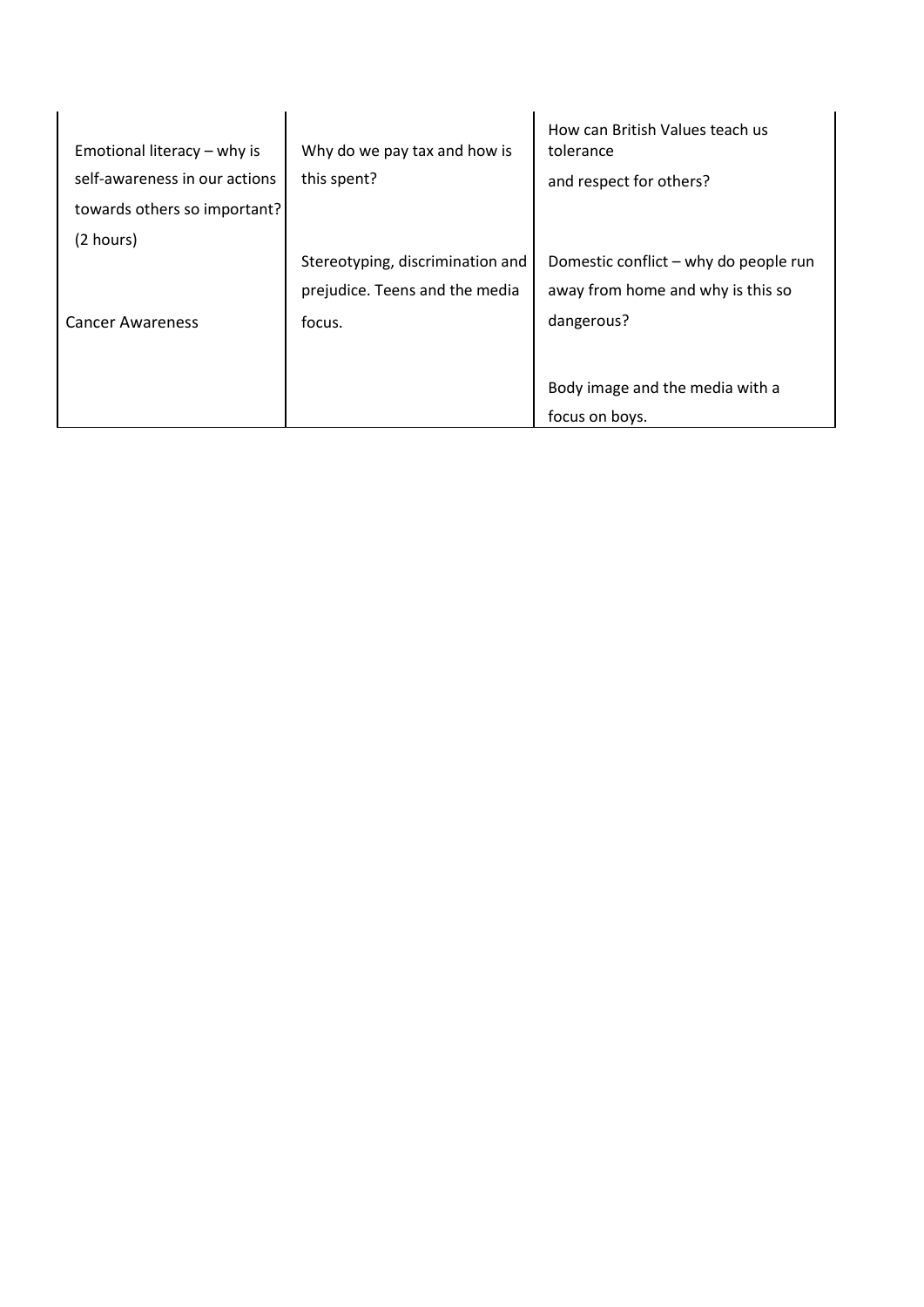# **Year 9**

| <b>Health and Wellbeing</b>      | Living in the Wider World                           | <b>Relationships (RSE)</b>                         |
|----------------------------------|-----------------------------------------------------|----------------------------------------------------|
|                                  |                                                     |                                                    |
| Why do we need to keep to rules  | How does knife crime impact on our                  | Who are the LGBT+                                  |
| in order to succeed?             | communities, why do teens get involved and          | community and what                                 |
|                                  |                                                     | would they like us to                              |
|                                  | what are the consequences?                          | know?                                              |
| How can we foster a Growth       |                                                     |                                                    |
| Mindset to succeed and achieve?  | How does the law deal with young<br>offenders?      | Why are British                                    |
|                                  |                                                     | communities so diverse?                            |
| How can I develop interpersonal  |                                                     |                                                    |
|                                  |                                                     | Immigration and diversity                          |
| skills to help me succeed?       | How can we be self-disciplined to achieve<br>our    | focus.                                             |
|                                  | aims at school and in the wider world?              |                                                    |
|                                  |                                                     | What are domestic                                  |
| How can we manage the stress of  |                                                     | violence                                           |
| school and exams?                | Employability Skills - preparing for and            | and abusive relationships?                         |
|                                  | applying to the world of work and careers           | Healthy and unhealthy                              |
| Why do people take illegal drugs |                                                     | relationships.                                     |
| and what does the law say about  | What other skills do we need to develop for         |                                                    |
| drug use?                        | the work environment?                               | CSE - how are children and                         |
|                                  |                                                     |                                                    |
|                                  |                                                     | young people lured into<br>dangerous relationships |
| Why do people become selfie      | What does it mean to be 'enterprising' and          |                                                    |
| obsessed and consequences can    | what is an 'enterprising personality?'              | and what do these look                             |
| this have?                       |                                                     | like?                                              |
|                                  | What is sustainability and why is this<br>essential |                                                    |
|                                  | to our environment?                                 |                                                    |
| What are the short and long-term |                                                     |                                                    |
| consequences of excess alcohol   |                                                     |                                                    |
| drinking?                        | Navigating accounts, savings loans and              |                                                    |
|                                  | financial institutions.                             | Body image and the media                           |
| What is self-harm and why do     |                                                     | $3$ – does the media                               |
| people do this?                  | What rights do we have as shoppers and              | contribute to eating                               |
|                                  | consumers?                                          | disorders?                                         |
| Why can't some people access     |                                                     |                                                    |
| education?                       | How can I stay financially savvy and avoid          | Can we respect and                                 |
|                                  | debt?                                               | celebrate British values and                       |
| How are we protected from        |                                                     | the religion and culture of                        |
| prejudice and discrimination?    | What can we learn from successful business          | our choice? (2 hour display                        |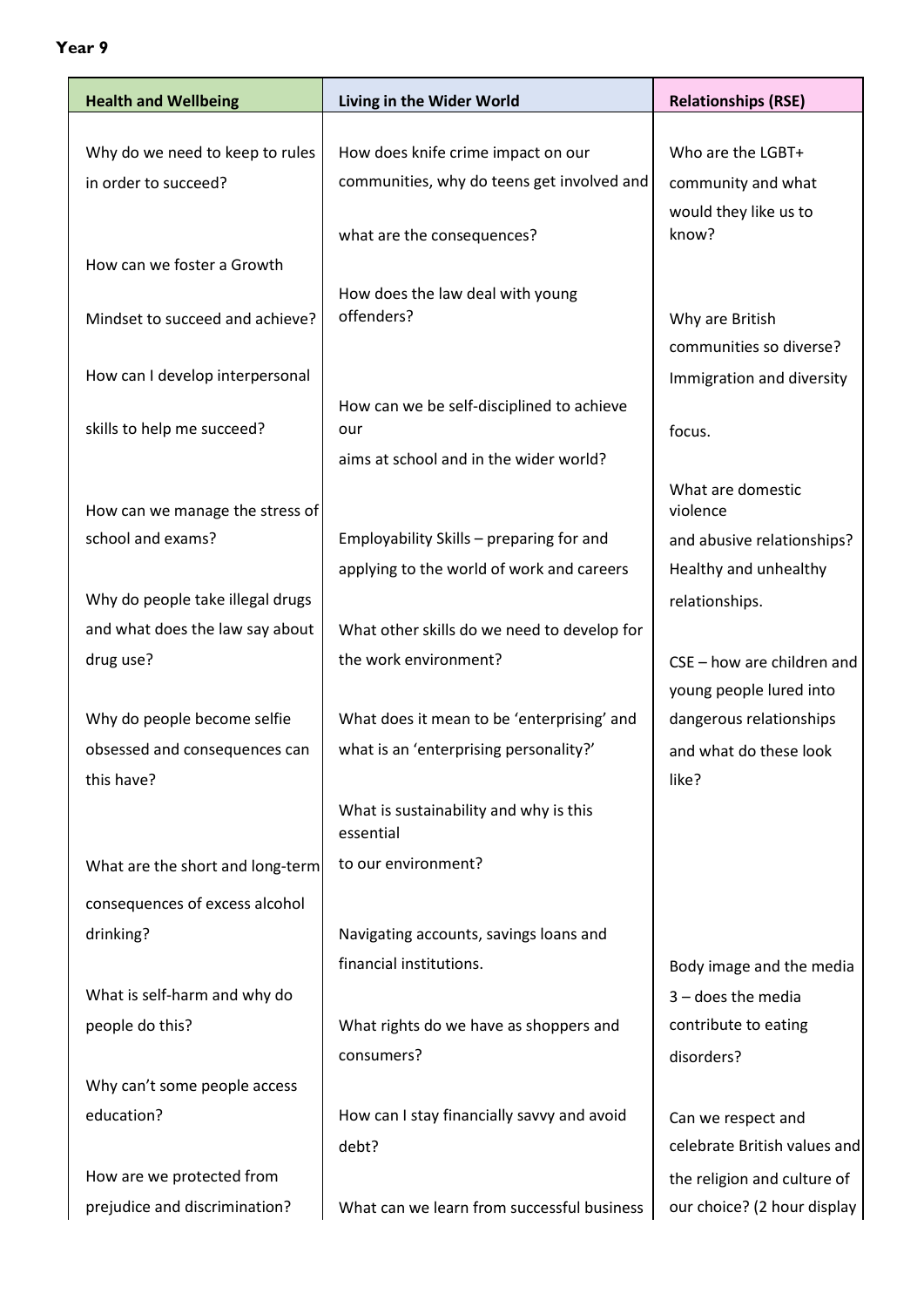|                                   | people and entrepreneurs.                      | lesson)                                                                 |
|-----------------------------------|------------------------------------------------|-------------------------------------------------------------------------|
| Mental health - how can I deal    |                                                |                                                                         |
| with and manage anxiety?          | Should we sent aid to foreign countries $-$ is | What is peer-pressure $-$                                               |
|                                   | aid the answer?                                | why is it so powerful and                                               |
| Acid attacks $-$ why are these on |                                                | how can we overcome<br>this?                                            |
| the increase and what can we do   | How can extreme views lead to human rights     |                                                                         |
| if we witness one?                | abuses and atrocities?                         | How do we have safe sex<br>and use different forms of<br>contraception. |
|                                   |                                                | How do we keep good<br>sexual health and avoid<br>STI <sub>s</sub> ?    |
|                                   |                                                | What is consent and why is<br>it important we know<br>about it?         |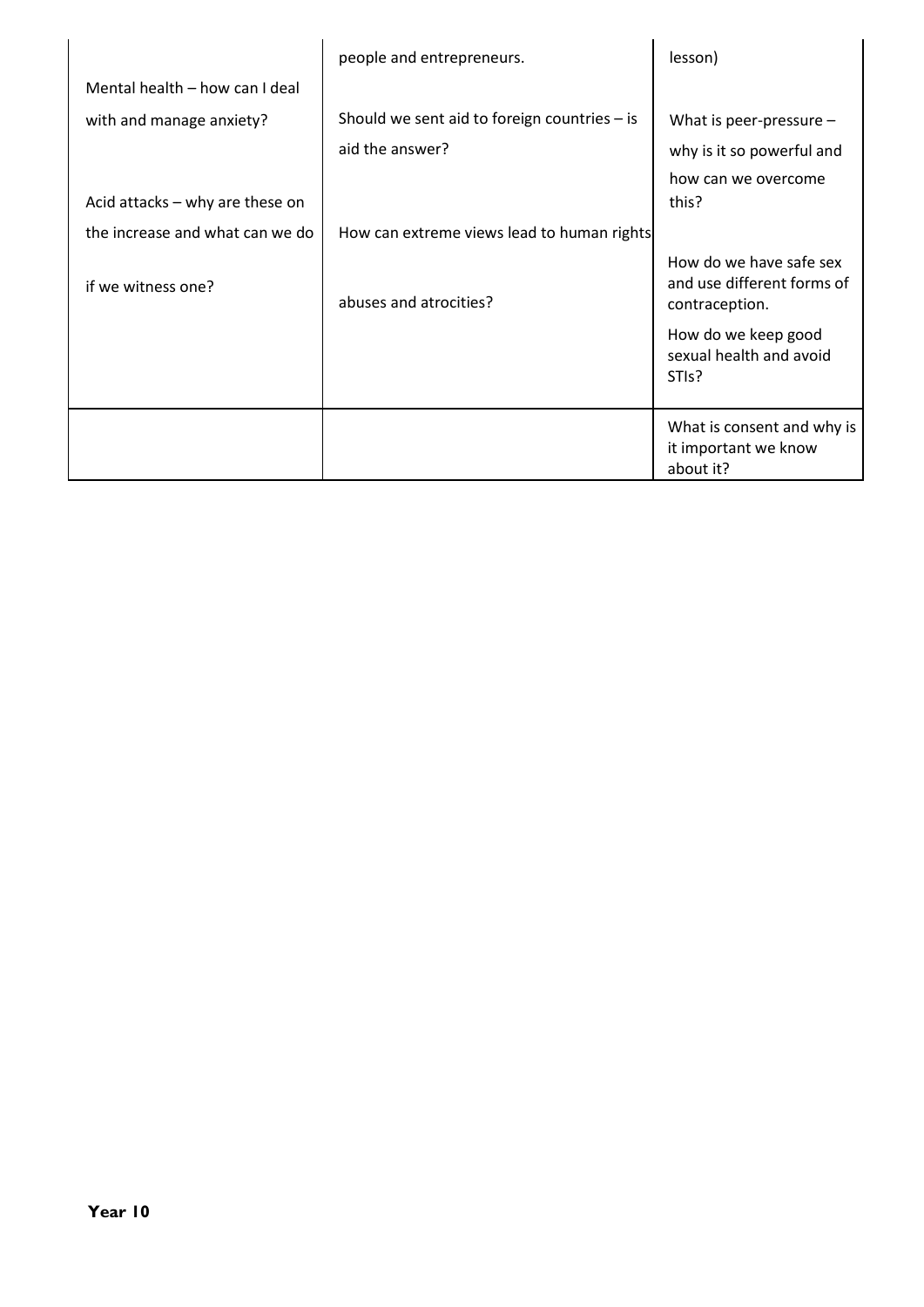| <b>Health and Wellbeing</b>                                                       | Living in the Wider World                                                                | <b>Relationships (RSE)</b>                                                             |
|-----------------------------------------------------------------------------------|------------------------------------------------------------------------------------------|----------------------------------------------------------------------------------------|
| How can we manage our time<br>effectively to help us succeed?                     | What is Fake News and why do we<br>need critical thinking skills? (2 hours)              | Same sex relationships<br>$(LGBT+)$                                                    |
| Can tattoos and piercings be<br>dangerous?                                        | What is anti-social behaviour and how<br>does this affect communities?                   | What are forced and arranged<br>marriages and what do we<br>need to know?              |
| Why do some people commit<br>suicide?                                             | How can we successfully prepare for<br>work experience?                                  | Gender and Trans Identity<br>LGBT+                                                     |
| How can we manage grief and<br>bereavement?                                       | What rights and responsibilities do we<br>have in the workplace?                         | How can we manage conflict<br>successfully?                                            |
| How can we manage social<br>anxiety?                                              | What is money laundering and why are<br>some students taken in by this crime?            | Why do sexism, gender<br>prejudice and stereotypes still                               |
| Why do some people become<br>homeless and why is<br>homelessness on the increase? | What are employers looking for in CVs?<br>British Values - how does the criminal         | exist?<br>What is community cohesion                                                   |
| What are hate crimes and why do                                                   | justice system work?                                                                     | and why is this important?<br>(British Values)                                         |
| these still happen?                                                               | What is overt and covert racism and<br>why are people still prejudiced?                  |                                                                                        |
| What is binge drinking, what are<br>the risks and why do people still<br>do it?   | Why do some religious people become<br>terrorists?                                       | Revenge Porn - what is this<br>and how can we prevent<br>ourselves from being victims? |
| Study Skills - the power of mind<br>and memory.                                   | Why pursue a career in the STEM<br>industries?                                           | Do we have healthy or<br>unhealthy relationships with<br>our role models?              |
| Social Media and Self-Esteem<br>Internet Safety - the dangers of                  | How do we choose a career that suits<br>our personality, ambition and<br>qualifications? | Harassment and stalking -<br>what are these things and                                 |
| excessive screen time                                                             | Crime, gangs and County Lines (2                                                         | what does the law say about<br>it?                                                     |
| How can we take steps to live<br>more sustainably? (carbon<br>footprint)          | hours)<br>Why do we still need an International<br>Women's Day?                          | Parenting, the different types<br>and styles and looking after a<br>child.             |